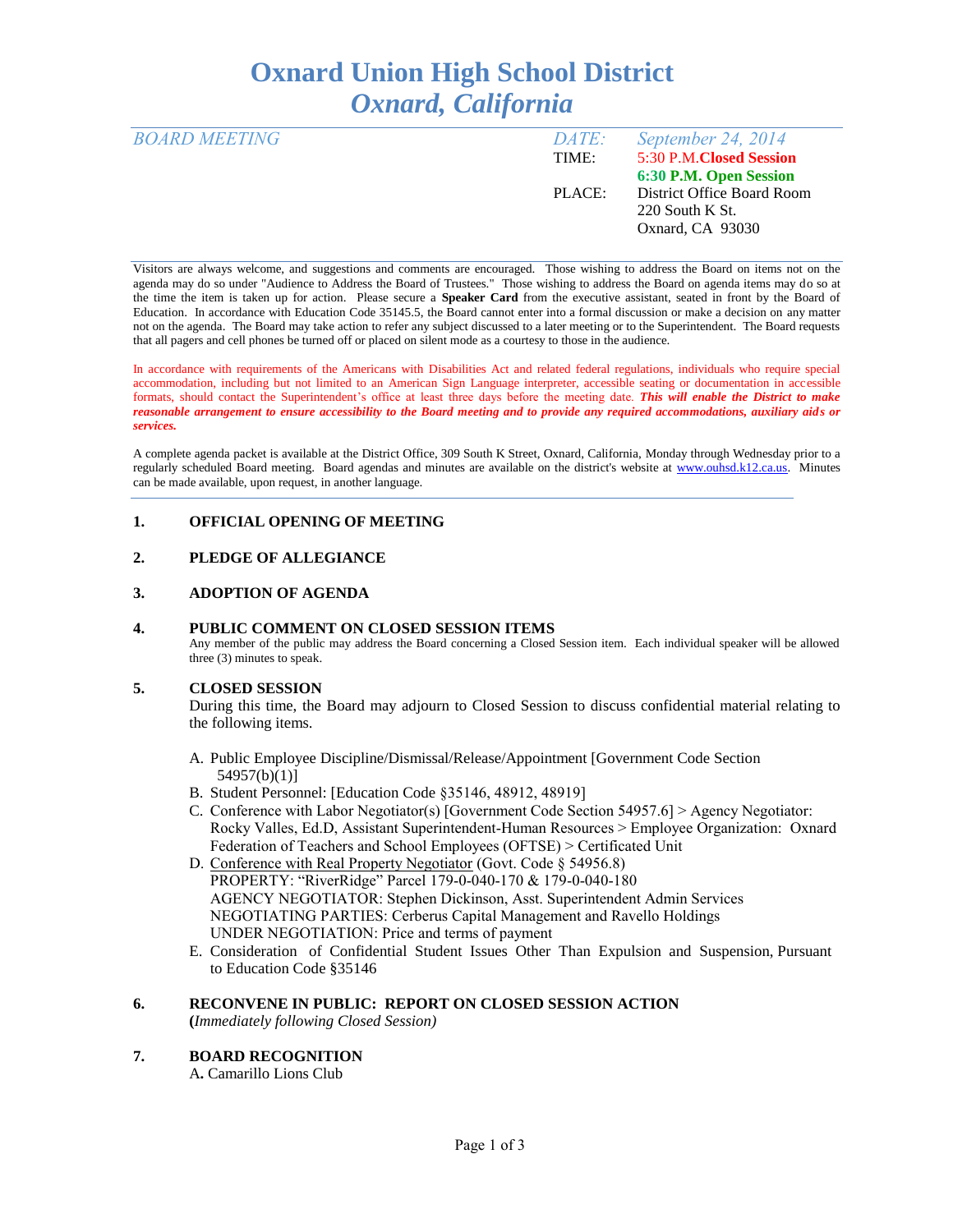Board Meeting Agenda September 24, 2014

#### **8. AUDIENCE TO ADDRESS BOARD OF TRUSTEES**

Those persons wishing to address the Board may do so at this time by completing a Speaker Card. All comments are to be directed to the Board President. Individual speakers shall be allowed three (3) minutes to address the Board on each agenda or non-agenda item. With Board consent, the President may increase or decrease the time allowed for public presentation, depending on the topic and the number of persons wishing to be heard. The President may take a poll of speakers for or against a particular issue and may ask that additional persons speak only if they have something new to add. Please refer to the complete text of Oxnard Union High School District Board Policy 9323: *Procedures for Communicating with the Board of Trustees.*

#### **9. BOARD MEMBERS' REPORTS AND COMMUNICATIONS**

#### **10. SUPERINTENDENT'S REPORTS**

General Report: Gabe Soumakian, Ed.D.

#### **11. REPORTS TO THE BOARD**

- A. Student Representative to the Board Sierra Kavon
- B. Mariachi Update Gregory O'Brien
- C. Monthly Budget Update Steve Dickinson
- D. Rancho Campana Review of Timeline and Process Gabe Soumakian, Ed.D.

## **12. CONSENT CALENDAR**

- A. Consideration of Approval of Purchase Orders and Direct Pays, August 28 September 10, 2014
- B. Consideration of Approval of Non-Public School Placement for Student Case Number 10, according to the Recommendation of the Student's IEP Team and the Director of Special Education
- C. Consideration of Approval of Parent Representative to SELPA Community Advisory Committee
- D. Consideration of Approval of Oxnard Adult Education New CTE Course:  $\triangleright$  Mobile Application Development
- E. Consideration of Oxnard Adult Education New Course Approval:
	- $\triangleright$  Personal Finance
	- $\triangleright$  Career Explorations
	- Academic Success
- F. Consideration of Approval of contract between Oxnard Union High School District and ST Math for Pilot Intervention Program
- G. Consideration of Approval of Stipulated Student Expulsion by Agreement of the School Principal, the Student, and the Students' Parent/Guardian, as per Board Policy 5144, Section 22
- H. Consideration of Approval of Stipulated Suspended Student Expulsion by Agreement of the School Principal, the Student, and the Students' Parent/Guardian, as per Board Policy 5144, Section 22
- I. Consideration of Approval of Agreement between Oxnard Union High School District/Channel Islands High School and Irvine Unified School District for Positive Behavioral Intervention and Supports Training (PBIS)
- J. Consideration of Approval of MOU between Oxnard Union High School/Rio Mesa High School and William Weinerth for Drug and Alcohol Support Groups
- K. Consideration of Approval of Certificated and Classified Personnel
- L. Consideration of Approval of Job Description Revisions
	- **EDP Terminal Operator Records**
	- EDP Terminal Operator Attendance
	- $\triangleright$  Senior Systems and Exchange Administrator

### **13. COMMUNITY RECOGNITION**